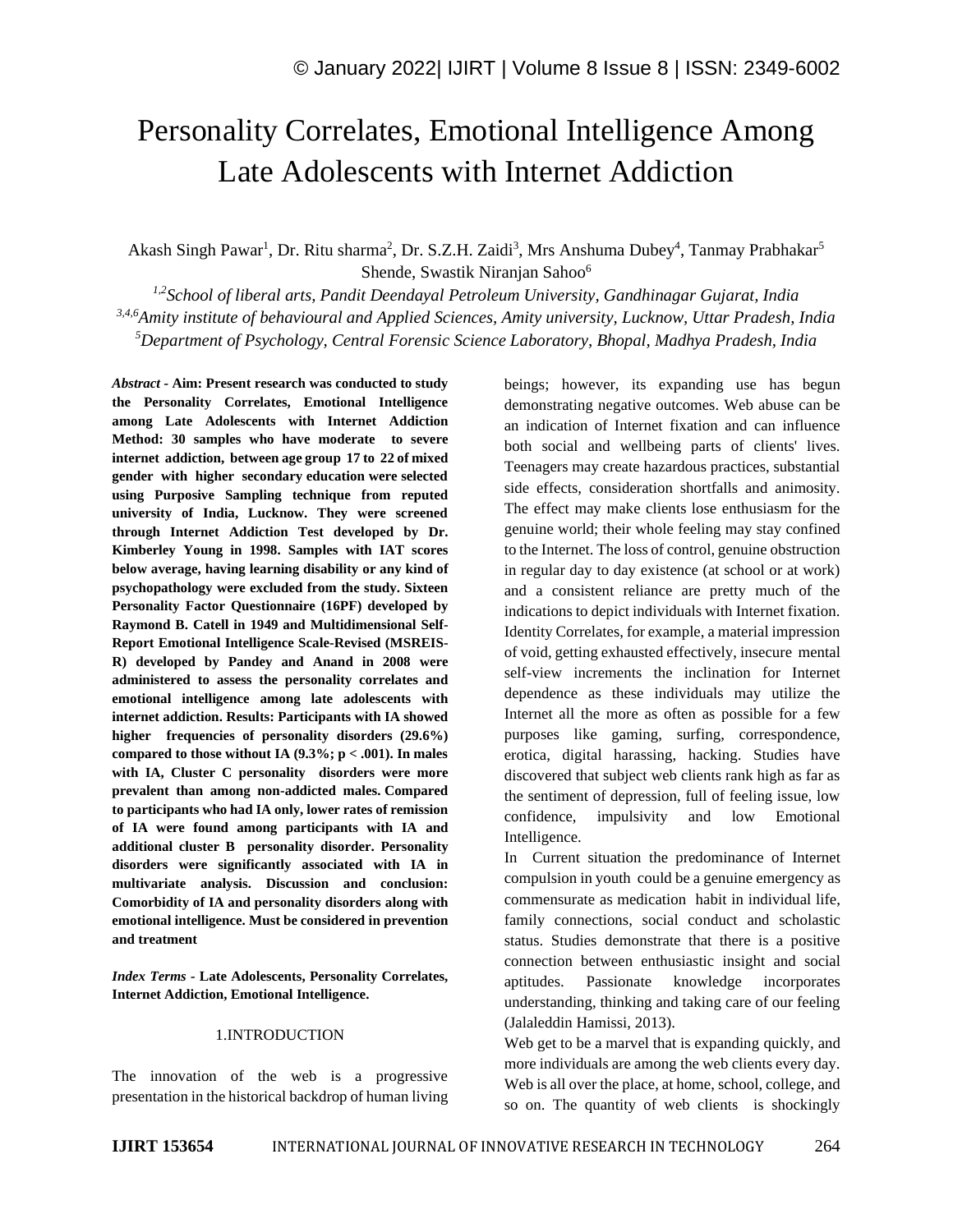expanding and it has been accounted for that this figure was 665 million individuals round the world until December 2002. As indicated by the exploration, the most elevated number of web clients is the adolescent. In this manner, a risk can be felt regardless of these insights for all web clients don't watch every one of the norms in utilizing web (Jamili, 2005).

This may expedite hopeless harms to our national capital i.e. young people. Accordingly, doing research in such manner and making individuals mindful of these threats can subside the People with bring down confidence may discover asylum on the Internet since it enables them more control to oversee selfintroduction and fulfills their need to have a place.

Armstrong et al. discovered that low confidence was a decent indicator of Internet enslavement. Notwithstanding, others have hypothesized that low confidence might be an outcome of Internet enslavement (e.g., because of social segregation) Although there might be simply the method of reasoning that regard and Internet habit is repetitive, it might be that Internet fixation exasperates officially brought down confidence, as it has been considered an essential concentration in the aversion of Internet dependence.

1.1 RELATIONSHIP BETWEEN INTERNET ADDICTION AND PERSONALITY CORRELATES Based on identity viewpoint, The Five-Factor Model (FFM) is a expansive arrangement of identity characteristics.

The model isolates the human identity into a progression of five dimensional qualities. The main attribute, neuroticism, reflects passionate dependability (Muscanell and Guadagno, 2011) and mirrors a man's inclination to encounter mental pain and large amounts of this quality are related with affectability to risk (Muscanell and Guadagno, 2011). Extraversion, the second attribute, mirrors an inclination to be agreeable and ready to encounter positive feelings and speaks to a person's level of friendliness and cordiality (Muscanell and Guadagno, 2011).

The third factor, receptiveness to involvement, speaks to a person's ability to consider elective methodologies, be mentally inquisitive, and appreciate creative interests. Suitability, the fourth factor, is another part of relational conduct, mirroring a propensity to trust, thoughtful, and helpful. The fifth measurement, good faith mirrors how much an individual is sorted out, steady, trustworthy cautious, and shows poise (Muscanell and Guadagno, 2011).

Web fixation has been generally characterized as wild and harming utilization of the Inter-net, and adroitly confined as an enthusiastic indiscreet wonder, one of those in the range of drive control issue as examined in the writing (Beutel et al. 2011)

In their audit on the impacts of web and cell phone on passionate insight, Brenly, Aubrist and Karbonel (2009) found that ill-advised utilization of web and cell phones cause the tenacity in enthusiastic knowledge. Likewise, more mental issue was seen among the general population who are influenced to web and cell phone dependence.

# 1.2 INTERNET ADDICTION LEADS TO PRONESS TOWARDS PSYCHIATRIC ILLNESS

Black et al. (1999) endeavored to analyze the statistic, clinical highlights and mental comorbidity in people announcing impulsive PC utilize. They detailed spending in the vicinity of 7 and 60 h for each week on superfluous PC utilize (mean  $= 27$  h for every week). About half of the members met the criteria for current issue with the most widely recognized being substance utilize (38%), state of mind (33%), tension (19%) and insane confusion (14%). About 25% of the example had current depressive issue (discouragement or dysthymia). Results demonstrated that eight members (38%) had no less than one issue with the most well-known being impulsive purchasing (19%), betting (10%), arsonist tendencies (10%) and urgent sexual conduct (10%). Three of the members announced physical manhandle and two detailed sexual mishandle amid adolescence.

Different outcomes demonstrated that 11 members met the criteria for no less than one identity issue with the most successive being fringe (24%), narcissistic (19%), and against social (19%) scatter. Maybe it was because of the delicate idea of this specific examination that there were few members. Be that as it may, alert is prompted when deciphering the outcomes. Different investigations have hypothesized connections between Internet compulsion, timidity and consideration shortage hyperactivity issue. Lavin, Marvin, McLarney, Nola and Scott (1999) likewise tried sensation-chasing and Internet reliance in understudies ( $n = 342$ ). Of the aggregate members, 43 were characterized as reliant and non-wards.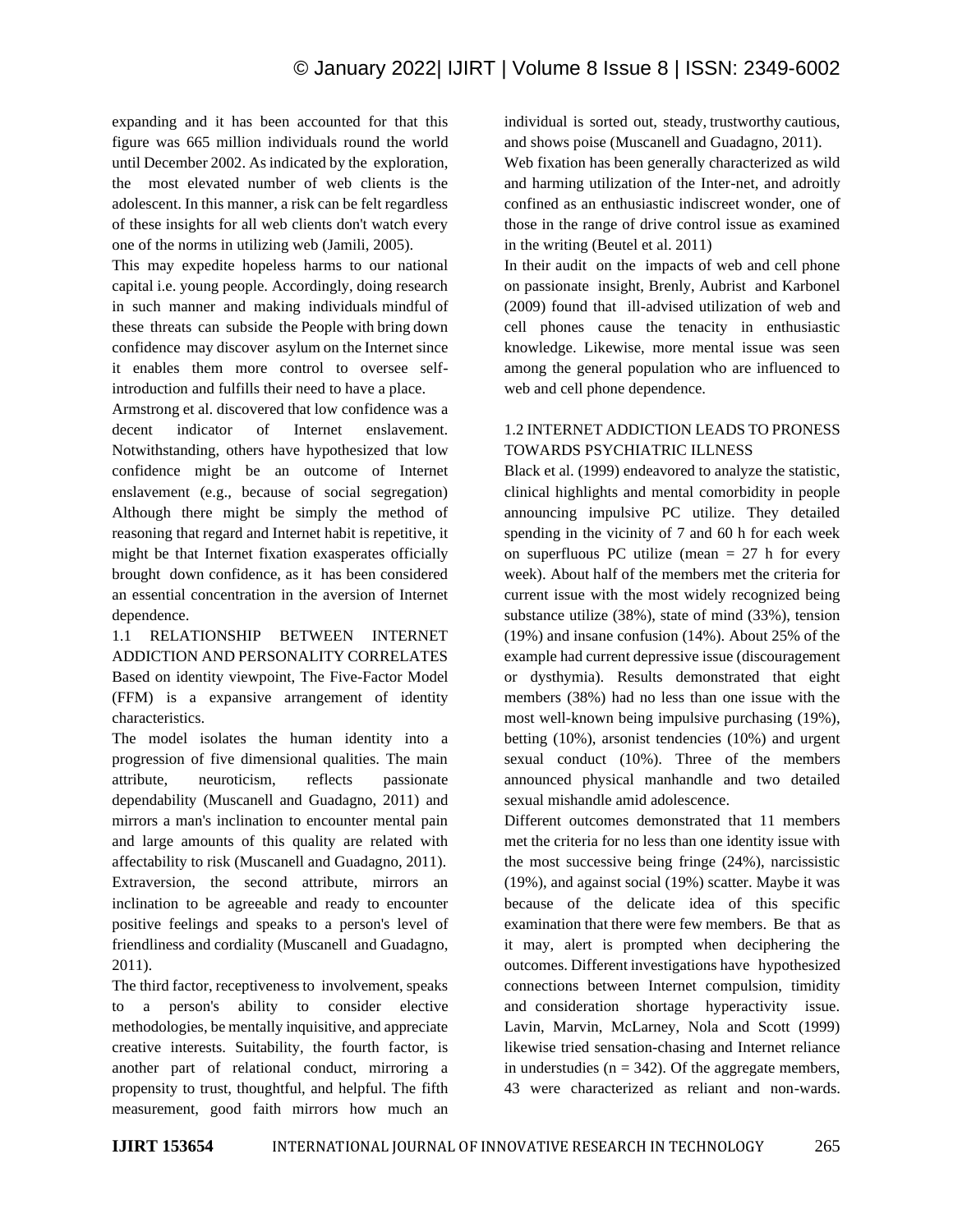Wards had a lower score on the Sensation Seeking Scale, which negated their theory.

It has been clarified by expressing the wards had a tendency to be agreeable in their Internet utilization however not to the point of sensation chasing, as it varied from the conventional idea. Youthful and Rodgers (1998) analyzed the identity attributes of people who were viewed as subject to the Internet utilizing the Sixteen Personality Factor Inventory (16 PF).

## 1.3 CURRENT SCENARIO OF WORLDWIDE INTERNET ADDICTION

In spite of the fact that identity and individual motivational variables have been the focal point of most past research on Internet dependence, there might be a social inclination toward the person in the elements related with Internet compulsion. Individualistic societies regularly found in the West (e.g., North America, Western Europe, and so forth.) see the basic unit of spotlight on the individual, while collectivist societies (e.g., Asian societies) see the normal unit of spotlight on connections or gatherings. Along these lines, albeit singular needs and identity may even now be critical variables anticipating Internet enslavement, it is similarly essential to take a gander at the effect of ecological components, for example, parental relationship, for Internet addicts in collectivist societies. In particular, hazardous family components might be related with Internet habit (Mike Z. Yao 2014).

There is prove that in Asian societies, familial connections are related with Internet compulsion. For example, in a Chinese example, the condition of the connection between the individual and his or her folks may have a heading on a person's inclination toward high Internet use. Other family-related factors, for example, family attachment and soundness have been appeared to assume a part in Internet dependence in a Korean example, proposing that, particularly for young people, without a steady and open family condition may intensify Internet utilize (Mike Z. Yao 2014).

Contrary child rearing style or conduct and familial unsettling influences assume a critical part in individuals being dependent on the Internet. Ko et al. discovered that the rise of Internet enslavement could be anticipated by low family working.

For example, comes about because of Park et al's. Examination demonstrated that for Koreans, family correspondence, family union, family savagery introduction, and child rearing dispositions were related. In like manner, living in a solitary parent family was essentially connected with Internet habit. Albeit without a parent may have negative outcomes for Internet enslavement, conceivably in light of an absence of assets, even inside two-parent families, the nature of the connection amongst parent and the kid is a critical factor in Internet habit.

As indicated by Huang et al., youngsters whose guardians are overinvolved, dismissing, and show lacking passionate warmth will probably create Internet fixation issue.

#### 2. METHODS

AIM: To understand the relation between internet addiction, personality correlates and emotional intelligence among late adolescents.

RATIONALE: The presentation of web is a progressive creation in history of humankind, however its expanding use has begun indicating negative outcomes. Web abuse can be an indication of Internet enslavement and can influence both social and wellbeing parts of clients' lives. Teenagers may create tricky practices, substantial manifestations, consideration deficiencies, and animosity. The effect may make clients lose enthusiasm for this present reality; their whole feeling may stay limited to the Internet. The loss of control, genuine impedance in regular day to day existence (at school or at work) and a consistent reliance are a portion of the side effects to recognize individuals with Internet reliance. Identity Correlates, for example, feeling of void, getting exhausted effectively, temperamental mental selfportrait increment the inclination for Internet compulsion as these individuals may utilize Internet all the more regularly for different purposes like gaming, surfing, correspondence, smut, digital harassing, hacking. Studies have discovered that needy web clients rank high as far as the sentiment of depression, full of feeling issue, low confidence, impulsivity and low Emotional Maturity. The ramifications of this examination is to make late young people be more mindful about their personality emergency in their specific age, explain them about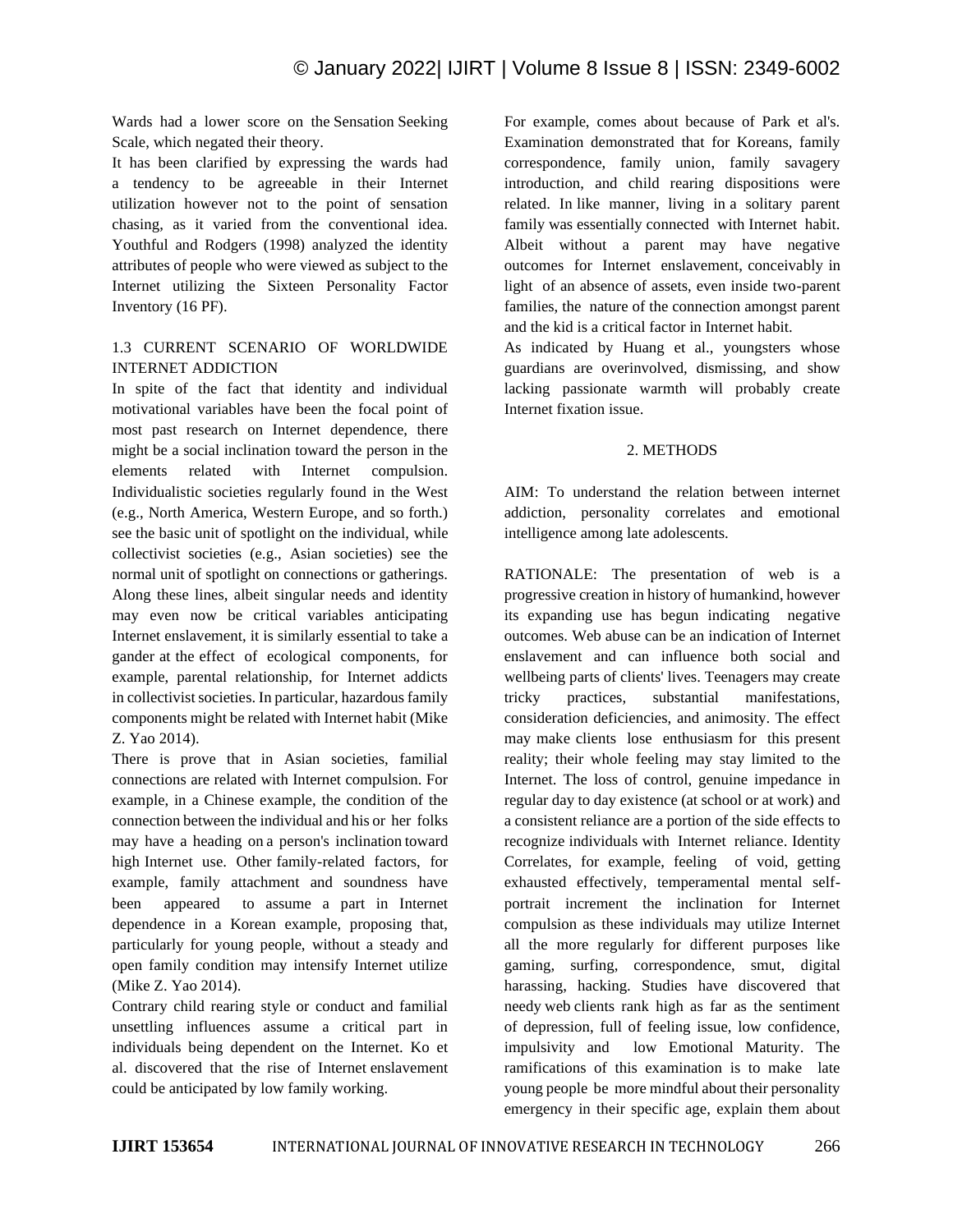the contrary adapting through web habit and teach them about better fundamental abilities including being all the more candidly wise

## OBJECTIVE:

1. To contemplate Personality Correlates among Late Adolescents with Internet Addiction.

2. To think about Emotional Intelligence among Late Adolescents with Internet Addiction.

3. To think about the Relation between Personality Correlates and Emotional Intelligence among Late Adolescents with Internet Addiction.

## HYPOTHESIS:

There will be No Significant –

- 1. Relationship between Personality Correlates and Internet Addiction in Adolescents.
- 2. Relationship between Emotional Intelligence and Internet Addiction in Adolescents.
- 3. Relationship between Personality Correlates and Emotional Intelligence in Adolescents with Internet Addiction.

SAMPLE: 17 –22-year-old, understudies of AIBAS, Reputed university of India, Lucknow.

SAMPLE SIZE: 30 (5 males, 25 females)

#### INCLUSION CRITERION:

For Control Group:

- Individuals who are helpful for the examination and the individuals who give their assent.
- Individuals between ages 17 to 22 years.
- Minimum Education: At slightest twelfth Standard passed.
- Using Internet through advanced cells or workstations or PCs
- Individuals scoring zero to gentle levels of habit in Internet Addiction Test

For Experimental Group:

- Individuals who are helpful for the investigation and the individuals who give their assent.
- Individuals between ages 17 to 22 years.
- Minimum Education: At slightest twelfth Standard passed.
- Using Internet through PDAs or workstations or PCs
- Individuals scoring moderate to extreme levels of dependence in Internet Addiction Test

## EXCLUSION CRITERION:

For Control Group

- Acutely bothered people who might neglect to grasp the undertaking.
- Individuals not willing to give assent.
- Individuals determined to have some other mental ailment.

## For Experimental Group

• Individuals scoring zero to mild levels of fixation in Internet Addiction Test

## TOOLS:

1. Internet Addiction Test: Internet Addiction Test (IAT) is the principal dependable and substantial measure of addictive utilization of Internet, created by Dr. Kimberly Young. It comprises of 20 things that measures mild, moderate and extreme level of Internet Addiction.

2. Cattell's 16 PF Personality Questionnaire: The most recent edition of the Sixteen Personality Factor Questionnaire (16PF), released in 1993, is the fifth edition (16PF5e) of the original instrument. The selfreport instrument was first published in 1949; the second and third editions were published in 1956 and 1962, respectively; and the five alternative forms of the fourth edition were released between 1967 and 1969. The 16PF Fifth Edition contains 185 multiplechoice items which are written at a fifth-grade reading level. Of these items, 76% were from the four previous 16PF editions, although many of them were re-written to simplify or update the language.

3. Multidimensional Self-Report Emotional Intelligence Scale-Revised (MSREIS-R): This selfreport stock is produced by Pandey and Anand (2008).This scale depends on the Mayer and Salovey's capacity model of enthusiastic knowledge. The scale comprises of 51 questions which speaks to 4 components of enthusiastic insight.

FACT 1 (capacity to express and evaluate feeling) comprises 17 things,

FACT 2 (capacity to use feeling) comprises 15 things, FACT 3 (capacity to oversee feeling in self) comprises 15,

FACT 4 (capacity to oversee feeling in others) comprises 9 things.

PROCEDURE: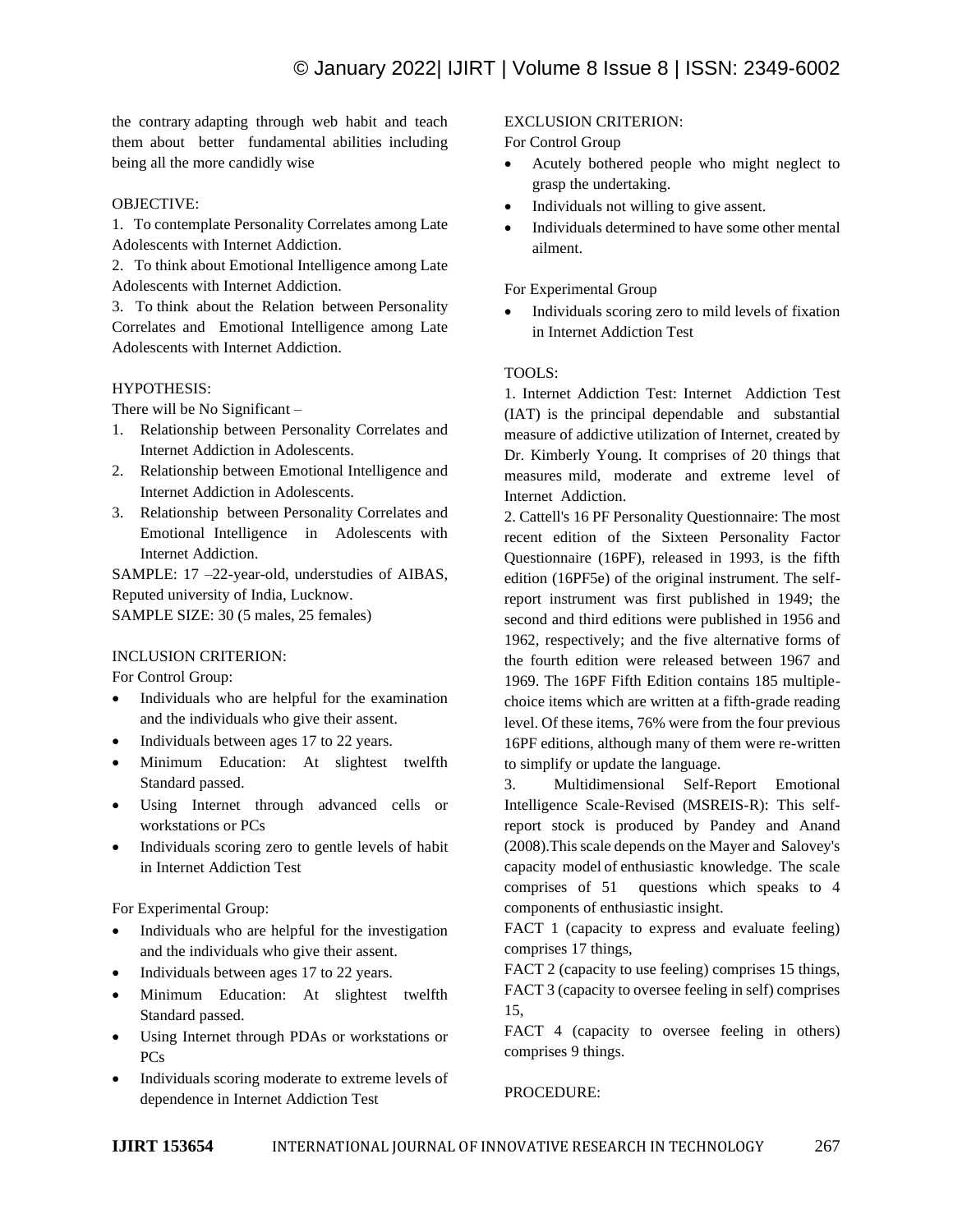People who gave their consent were chosen. Internet Addiction test was regulated to every one of the Individuals who were between the age range of 17 to 22 with at least 12th standard education who are able to follow instructions and utilizing Internet through cell phones, PCs, and so on. People with moderate to extreme levels on Internet Addiction Test were screened. 30 tests (5 males, 25 females) were chosen and the fundamental examination instruments i.e. Multidimensional Self Report of Emotional Intelligence scale (MSREIS) and Cattell's 16 PF were directed. Pearson's r Correlation was utilized to assess the relation between the factors of 16 PF, scores on IAT and facts of MSREIS – R.

#### 3.RESULT

## TABLE 1: SHOWING SOCIO – DEMOGRAPHIC DETAILS OF PARTICIPANTS

| SOCIO-DEMOGRAPHIC DETAILS                               | <b>FRE</b>     | <b>PERC</b>     |
|---------------------------------------------------------|----------------|-----------------|
|                                                         | QUE            | <b>ENTA</b>     |
|                                                         | <b>NCY</b>     | $\textrm{GE}$ % |
| <b>MALE</b>                                             | 5              | 16.7            |
| <b>FEMALE</b>                                           | 25             | 83.3            |
| $AGE$ 18 $-$ 19                                         | 6              | 36.7            |
| $AGE$ 19 - 20                                           | 11             | 36.7            |
| $AGE 20 - 21$                                           | 11             | 20              |
| AGE $21 - 22$                                           | $\overline{c}$ | 6.7             |
| <b>EDUCATION - B.A. 1ST YEAR</b>                        | 23             | 76.7            |
| <b>EDUCATION - B.TECH. 4TH YEAR</b>                     | 7              | 23.3            |
| <b>MARITAL STATUS - MARRIED</b>                         | $\theta$       | 0               |
| <b>MARITAL STATUS - UNMARRIED</b>                       | 30             | 100             |
| <b>FATHER'S JOB - SERVICE</b>                           | 22             | 76.3            |
| <b>FATHER'S JOB - BUISNESS</b>                          | 8              | 26.7            |
| <b>MOTHER'S JOB - SERVICE</b>                           | 5              | 16.7            |
| <b>MOTHER'S JOB - BUISNESS</b>                          | 5              | 16.7            |
| <b>MOTHER'S JOB - HOME MAKER</b>                        | 20             | 66.6            |
| PARENTAL INCOME - AVERAGE (up to                        |                |                 |
| 2 lacs per month)                                       | 26             | 86.7            |
| PARENTAL INCOME - AVERAGE (up to                        |                |                 |
| 10 lacs per month)                                      | 4              | 13.3            |
| NEED FOR INTERNET USAGE -YES                            | 30             | 100             |
| NEED FOR INTERNET USAGE -NO                             | $\Omega$       | 0               |
| <b>STARTING</b><br><b>INTERNET</b><br>AGE<br><b>FOR</b> |                |                 |
| <b>USAGE - BELOW 10</b>                                 | 3              | 10              |
| STARTING AGE<br><b>FOR</b><br><b>INTERNET</b>           |                |                 |
| <b>USAGE - BELOW 15</b>                                 | 14             | 46.7            |
| <b>FOR</b><br>STARTING AGE<br><b>INTERNET</b>           |                |                 |
| <b>USAGE - BELOW 20</b>                                 | 13             | 46.6            |
| DURATION OF INTERNET USAGE -                            |                |                 |
| <b>BELOW 5 HOURS</b><br>DURATION OF INTERNET USAGE      | 6              | 20              |
| ÷,<br><b>BELOW 8 HOURS</b>                              | 9              | 30              |
|                                                         |                |                 |

| DURATION OF INTERNET USAGE -<br><b>BELOW 12 HOURS</b>             | 15       | 50       |
|-------------------------------------------------------------------|----------|----------|
| PURPOSE OF INTERNET USAGE<br><b>SURFING</b>                       | 10       | 33.3     |
| PURPOSE OF INTERNET USAGE<br><b>GAMING</b>                        | 2        | 6.7      |
| PURPOSE OF INTERNET USAGE<br><b>COMMUNICATION</b>                 | 18       | 60       |
| <b>FAVOURABLE TIME -DAY</b>                                       | $\Omega$ | $\Omega$ |
| <b>FAVOURABLE TIME - NIGHT</b>                                    | 30       | 100      |
| PLEASURE FROM INTERNET - YES                                      | 30       | 100      |
| PLEASURE FROM INTERNET - NO                                       | $\Omega$ | 0        |
| IRRITATION IF NO<br><b>INTERNET</b><br><b>AVAILABLE - YES</b>     | 30       | 100      |
| NO -<br>IRRITATION IF<br><b>INTERNET</b><br><b>AVAILABLE - NO</b> | $\Omega$ | 0        |
| <b>MEDICAL HISTORY IF ANY -YES</b>                                | 3        | 10       |
| MEDICAL HISTORY IF ANY -NO                                        | 27       | 90       |

Table 1 shows socio- demographic details of participants screened through Internet Addiction Test. All the participants (100%), are unmarried, using Internet mostly at night time, getting pleasure from Internet Usage and getting irritated when Internet is not available. 5 were male and 25 were female, 6 were of age group 18-19 years, 11 each were from age group 19-20 and  $20 - 21$  years and 2 were from age group 21-22 years. 22 participants had father working as serviceman in government and private sectors and only 8 participants' father were businessman. 20 participants had mother working as Homemaker and 5 participants had mother either working in private or government service or were businesswomen. 26 participants confirmed total parental income up to 2 lacs per month and 4 participants had total parental income up to 10 lacs per month. Starting age for internet usage was below 10 years for 3 participants, below 15 years for 14 participants and below 20 years for 13 participants. 23 participants were pursuing Bachelor of Arts (1st year) and 7 male participants were pursuing Bachelors of Technology (4th year). 10 participants used internet for surfing, 2 participants used internet for gaming and 18 participants used internet for communication. Only 3 had medical history. All the participants had confessed for the need of internet mostly at nighttime and confirmed that internet gave them pleasure and last but not the least, all the 30 participants got irritated when internet was not available.

TABLE 2 – SHOWING THE RELATIONSHIP BETWEEN PERSONALITY CORRELATES AND EMOTIONAL INTELLIGENCE LEVELS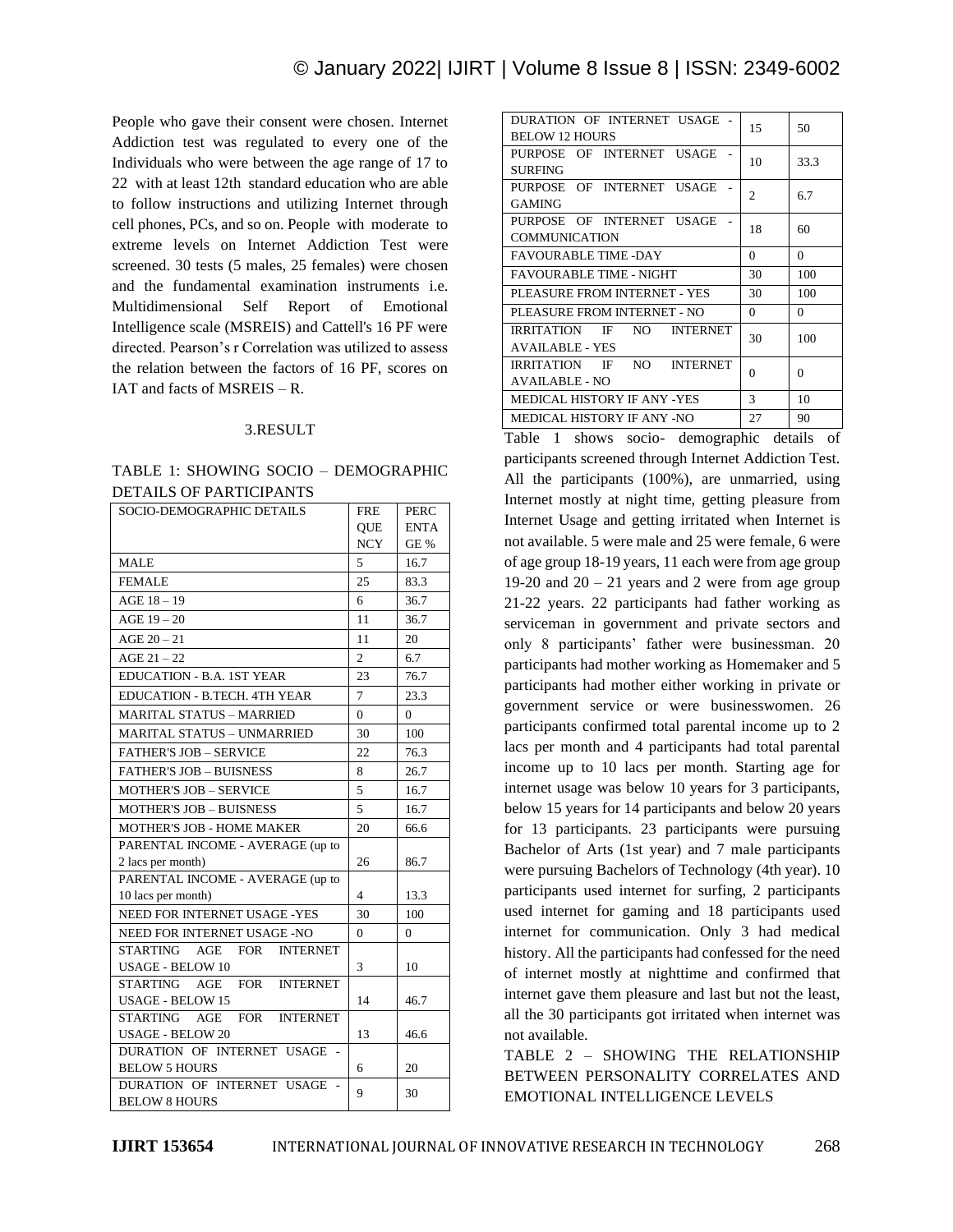| <b>16 PERSONALITY FACTORS</b>                      | EMOTIONAL           | FACT <sub>1</sub>                | FACT <sub>2</sub>     | FACT <sub>3</sub>     | FACT <sub>4</sub>     |
|----------------------------------------------------|---------------------|----------------------------------|-----------------------|-----------------------|-----------------------|
|                                                    | <b>INTELLIGENCE</b> | (CAPACITY TO                     | (CAPACITY             | (CAPACITY TO          | (CAPACITY TO          |
|                                                    | <b>TOTAL SCORES</b> | EXPRESS AND                      | <b>UTILIZE</b><br>TO. | <b>OVERSEE</b>        | <b>OVERSEE</b>        |
|                                                    |                     | <b>EVALUATE</b>                  | <b>EMOTIONS</b> )     | <b>EMOTIONS</b><br>IN | <b>EMOTIONS</b><br>IN |
|                                                    |                     | EMOTION)                         |                       | SELF)                 | OTHERS)               |
| <b>FACTO A WARMTH</b>                              | 0.000147361         | 0.025268005                      | 0.013431471           | 0.174642509           | 0.045051646           |
| <b>FACTOR B REASONING</b>                          | $\Omega$            | $-0.065010012$                   | 0.02080784            | $-0.188548127$        | 0.1845607             |
| $\mathcal{C}$<br><b>EMOTIONAL</b><br><b>FACTOR</b> | $-0.059602281$      | $-0.096431573$                   | $-0.243208439$        | 0.026264902           | 0.24003346            |
| <b>STABILITY</b>                                   |                     |                                  |                       |                       |                       |
| <b>FACTOR E DOMINANCE</b>                          | $-0.030439118$      | $-0.127393135$                   | $-0.264306797$        | $-0.017350249$        | 0.342464712           |
| <b>FACTOR F LIVELINESS</b>                         | $-.363*$            | $-421*$                          | $-0.349023243$        | 0.325184858           | 0.024300579           |
| <b>FACTOR</b><br><b>RULE</b><br>G                  | 0.227564218         | 0.105916264                      | $-0.028608397$        | 0.104208347           | 0.174128095           |
| <b>CONSCIOUSNESS</b>                               |                     |                                  |                       |                       |                       |
| <b>FACTOR H SOCIAL BOLDNESS</b>                    | $-0.024003771$      | $-0.221336278$                   | $-0.062494238$        | $-0.093060102$        | 0.360063079           |
| <b>FACTOR I SENSITIVITY</b>                        | $-0.078428368$      | $-0.123936952$<br>$-0.015949179$ |                       | $-0.072260929$        | 0.105729555           |
| <b>FACTOR L VIGILANCE</b>                          | 0.292632261         | 0.286364624                      | $-0.054223684$        | 0.2135273             | $-0.04209987$         |
| <b>FACTOR M ABSTRACTEDNESS</b>                     | $-0.213623152$      | $-0.0571583$                     | $-0.355147733$        | 0.285367393           | $-0.181145104$        |
| <b>FACTOR N PRIVATENESS</b>                        | 0.065873473         | 0.014171129                      | 0.262167625           | $-0.069870742$        | $-0.121373691$        |
| <b>FACTOR O APPREHENSION</b>                       | 0.073281829         | 0.15643169                       | $-0.021068764$        | 0.142502514           | $-0.218985952$        |
| <b>OPENESS</b><br><b>FACTOR</b><br>Q1<br><b>TO</b> | 0.275390349         | 0.114745269                      | $-0.023621472$        | 0.318288837           | 0.03897472            |
| <b>CHANGE</b>                                      |                     |                                  |                       |                       |                       |
| FACTOR Q2 SELF RELIANCE                            | $-0.153972984$      | $-0.171885268$                   | $-0.251294518$        | $-0.130073701$        | 0.2144676             |
| FACTOR O3 PERFECTIONISM                            | $-0.014038905$      | $-0.027663549$                   | $-0.295135628$        | 0.12651408            | 0.14080954            |
| FACTOR 04 TENSION                                  | 0.159698425         | $-0.00693508$                    | 0.153606064           | 0.128568307           | 0.019598045           |

\*. 0.05 level of significance

\*\*. 0.01 level of significance

Table 2 shows Emotional Intelligence Total Scores has Correlation with FACTOR F (Liveliness) (- .363\*). Emotional Intelligence Scale's Sub-Domain FACT 1 Capacity to express and evaluate emotions is correlated to FACTOR F (Social Boldness) (- .421\*). Emotional Intelligence Total Scores has Correlation with FACT 1 Capacity to express and evaluate emotions (+ .657 \*\*). Emotional Intelligence total scores has Correlation with FACT 2 Capacity to utilize emotions (+

## .532\*\*).

TABLE 3 – SHOWING THE RELATIONSHIP BETWEEN PERSONALITY CORRELATES AND INTERNET ADDICTION SCORES

| <b>16 PERSONALITY FACTORS</b>     | INTERNET ADDICTION<br><b>TEST SCORES</b> |
|-----------------------------------|------------------------------------------|
| <b>FACTOR A WARMTH</b>            | 0.1168343                                |
| <b>FACTOR B REASONING</b>         | $-0.02456682$                            |
| <b>FACTOR</b><br>EMOTIONAL<br>C   | 0.067594632                              |
| <b>STABILITY</b>                  |                                          |
| <b>FACTOR E DOMINANCE</b>         | $-0.020502205$                           |
| <b>FACTOR FLIVELINESS</b>         | $-0.211833677$                           |
| <b>FACTOR</b><br><b>RULE</b><br>G | 0.063922784                              |
| <b>CONSCIOUSNESS</b>              |                                          |
| SOCIAL.<br><b>FACTOR</b><br>н     | $-0.376*$                                |
| <b>BOLDNESS</b>                   |                                          |
| <b>FACTOR I SENSITIVITY</b>       | 0.225357735                              |

| <b>FACTOR L VIGILANCE</b>    | $-0.252337771$ |
|------------------------------|----------------|
| <b>FACTOR</b><br>М           | $-0.199527503$ |
| <b>ABSTRACTEDNESS</b>        |                |
| <b>FACTOR N PRIVATENESS</b>  | 0              |
| <b>FACTOR O APPREHENSION</b> | $-0.087891241$ |
| FACTOR 01 OPENESS TO         | $-0.058167316$ |
| <b>CHANGE</b>                |                |
| FACTOR O2 SELF RELIANCE      | 0.090617583    |
| FACTOR O3 PERFECTIONISM      | $0.412*$       |
| <b>FACTOR O4 TENSION</b>     | $-0.287670341$ |

\*. 0.05 level of significance

\*\*. 0.01 level of significance

Table 3 shows Internet Addiction Test Scores are correlated with FACTOR H (Social Boldness) (- .376\*) and with FACTOR Q3 (Perfectionism) (+ .412\*).

| TABLE                             |  | 4 – SHOWING |  | RELATIONSHIP                      |
|-----------------------------------|--|-------------|--|-----------------------------------|
|                                   |  |             |  | BETWEEN INTERNET ADDICTION SCORES |
| AND EMOTIONAL INTELLIGENCE LEVELS |  |             |  |                                   |

| Column1         | Column2        | Column            | Column4                     | Column <sub>5</sub> |
|-----------------|----------------|-------------------|-----------------------------|---------------------|
|                 |                |                   |                             |                     |
| <b>EMOTION</b>  | <b>FACT</b>    | FACT <sub>2</sub> | $\mathbf{3}$<br><b>FACT</b> | FACT 3              |
| AI.             | <b>CAPACIT</b> | CAPAC             | <b>CAPACI</b>               | <b>CAPACI</b>       |
| <b>INTELLIG</b> | <b>TO</b><br>Y | <b>ITY TO</b>     | <b>TO</b><br>TY             | TO<br>TY            |
| <b>ENCE</b>     | <b>EXPRESS</b> | UTILIZ            | <b>OVERSE</b>               | <b>OVERSE</b>       |
| <b>TOTAL</b>    | <b>AND</b>     | F.                | E                           | F.                  |
| <b>SCORES</b>   | <b>EVALUA</b>  | <b>EMOTI</b>      | <b>EMOTIO</b>               | <b>EMOTIO</b>       |
|                 | TE             | ONS               | <b>NS</b><br>IN             | <b>NS</b><br>IN     |
|                 | <b>EMOTIO</b>  |                   | <b>SELF</b>                 | <b>OTHERS</b>       |
|                 | NS             |                   |                             |                     |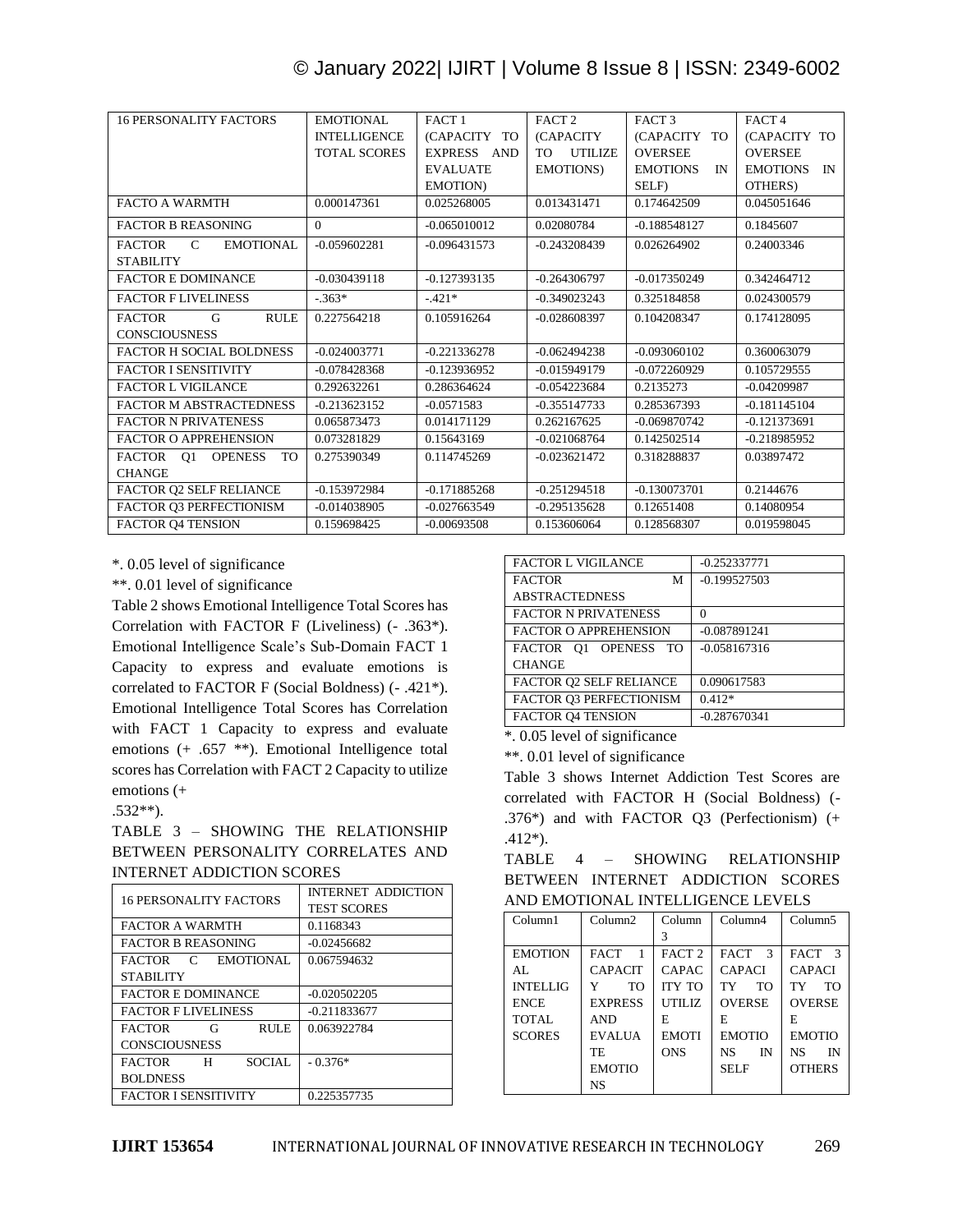| <b>INTERNE</b>  | 0.0773899 |         |           | 0.145835 |
|-----------------|-----------|---------|-----------|----------|
| т               | 34        | 0.13208 | 0.2138397 | 257      |
| <b>ADDICTIO</b> |           | 4681    | 71        |          |
| <b>TEST</b>     |           |         |           |          |
| <b>SCORES</b>   |           |         |           |          |
| 0.00182479      |           |         |           |          |
|                 |           |         |           |          |

\*. 0.05 level of significance

\*\*. 0.01 level of significance

Table 4 showing correlations between Internet Addiction Test Scores and Emotional Intelligence Total Scores as well as 4 Sub- Domains scores of MSREIS-R.

#### 4. DISCUSSION

The aim of the current study is to study Personality Correlates among Adolescents with Internet Addiction, to study Emotional Intelligence among Adolescents with Internet Addiction and to Study the Relation between Personality Correlates and Emotional Intelligence among Adolescents with Internet Addiction.

Previous researches have shown relation between Internet Addiction, Emotional Intelligence and Personality Factors. Personality factors such as lack of perseverance (Mottram & Fleming, 2009), psychoticism (Tosun & Lajunen, 2009), and neuroticism, sensation seeking (Shi, Chen, and Tian, 2011), and aggressiveness (Mehroof & Griffiths, 2010) have been found to be associated with Internet addiction.

High harm avoidance, novelty seeking, reward dependence, low self-directedness, and low cooperativeness were reported in South Korean studies by (Ha et al., 2007). Emotional intelligence becomes a significant predictor of personality traits like Extraversion, Openness, Agreeableness and Neuroticism (Athota, Connor and Jackson, 2009).

In the current findings, factor H and factor Q3 are strongly correlated with Internet Addiction Test scores. Individuals scoring low on factor H tend to be introverts. They usually have inferiority complexes and tend to have speech impediments in expressing themselves. They dislike groups. Individuals scoring low on factor Q3 tend to be reckless. Also, factor F is strongly correlated with Emotional Intelligence Test scores. Individuals scoring high on factor F tend to be indulge in risk taking behaviours. Moreover, adolescents and late adolescents with dysfunctional and dysregulated Internet use seem to be characterized by low conscientiousness (Kuss et al. 2013, 2014; van der Aa et al. 2009), low resourcefulness (Kuss et al.2014), high emotion instability and social introversion (Kuss et al. 2013, 2014; van der Aa et al. 2009; Xiuqin et al. 2010). In this context, Munno et al. (2015) have suggested that a problematic involvement in online activities is associated with emotional instability, impulsivity and aggressiveness which facilitate the expression of dysregulated, unintegrated, and even violent reaction to stressful situations.

## 5. SUMMARY AND CONCLUSION

60 individuals who are willing to give consent were selected from reputed university of India, AIBAS. Internet Addiction test was administered to all the samples who were between the age group of 17 to 21 years of age with minimum 12th standard education. Individuals with moderate to severe level of Internet Addiction and below average level of emotional intelligence were screened out. 30 samples were selected and the main study tools i.e. Cattell's 16 PF and Multidimensional Self Report of Emotional Intelligence scale were administered.

Summarization of the result are as follows:

1. Extraversion Trait: Out of 30 samples, 2 of them are in the severe range, 21 of them are in the moderate range and 7 of them are in the mild range. 70% of all the samples are showing moderate level of Extraversion trait.

2. Anxiety Trait: Out of 30 samples, 7 of them are in the severe range, 16 of them are in the moderate range and 7 of them are in the mild range that is 53.3% of the total samples are showing moderate level of Anxiety trait.

3. Tough Poise: Out of 30 samples, 12 of them are in the severe range, 15 of them are in the moderate range, 3 of them are in the mild range that is 50% of the samples are in the moderate range, 40% are in the severe range and 10% are in the mild range.

4. Independence: Out of 30 samples 1 is in the severe range, 26 of them are in the moderate range and 3 of them are in the mild range that is 86.7% are showing Moderate trait of Independence.

Out of the four factors, tough poise is significantly increased in college population of late adolescents. The four factors namely Extraversion, tough poise,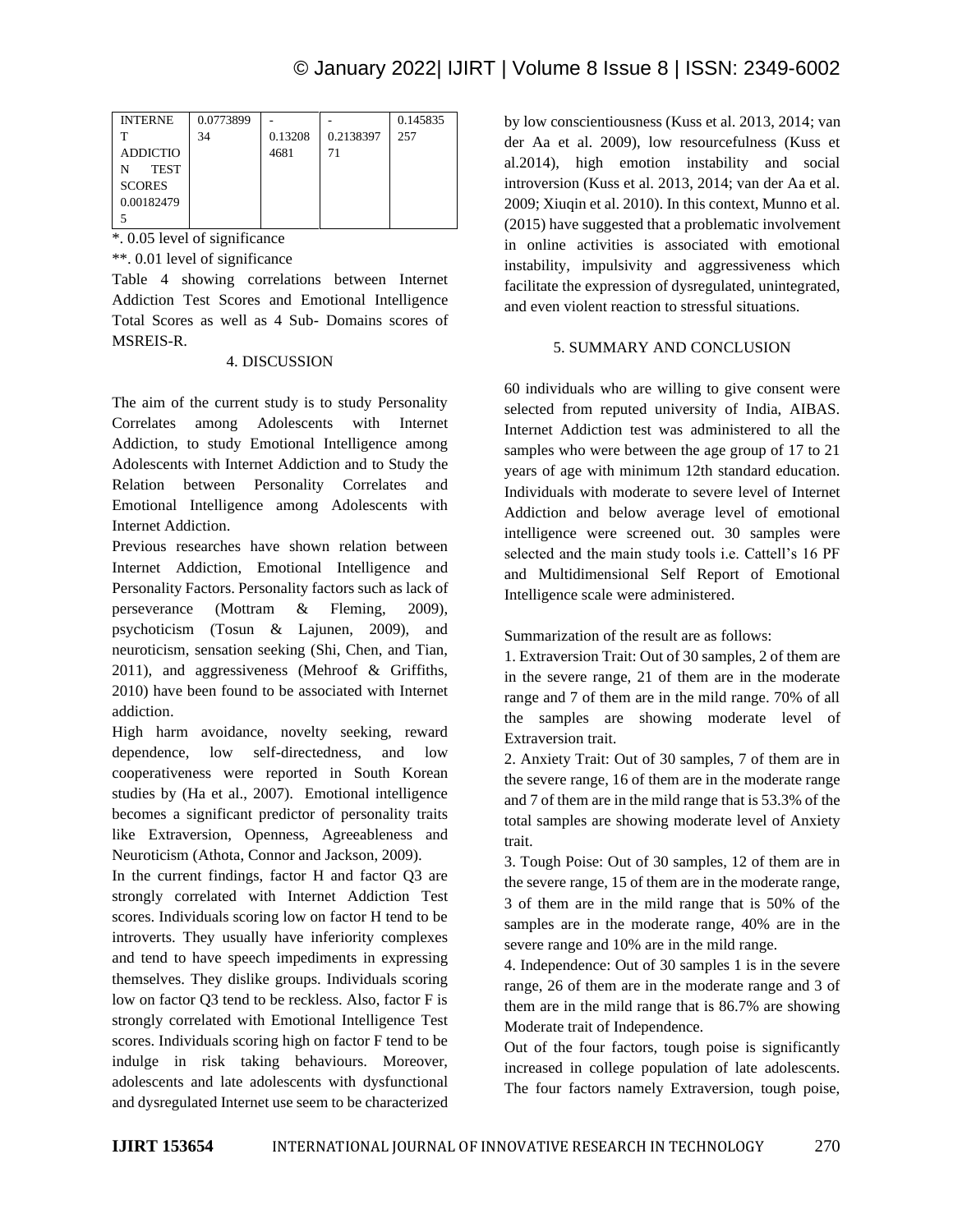anxiety and independence most correctly represents the clusters of personality.

Both introvert and extrovert personality may be prone towards Internet Addiction in Adolescents, Low Emotional Intelligence may lead to Internet Addiction in Adolescents. Introverts having Emotional Intelligence may be Addicted to Internet

#### 6. LIMITATIONS

The Sample size taken was small, the number of male participants considered for the study were very less in comparison to the number of female participants and last but not the least,the data collected for the study was from only two institutions for late adolescents as per availability.

#### 7. FUTURE DIRECTION

For future research purposes, the severity of these factors may be taken into account for personality profiling in connection with emotional maturity and internet addiction. These factors interpreted in this research are as follows, Low Extraversion, low tough poise, high anxiety and moderate independence may lead to personality development which are most prone to emotional immaturity and internet addiction. These factors as discussed above, May in turn lead to basically three types of personality disorders namely, borderline personality disorder, schizotypal personality disorder and anti – social personality disorder among others. Other contemporary researches in Iran, South Korea, Turkey and Spain indicates the possibility of above inferences. The researches related to current hypothesis have been conducted in India as well as in other countries as well indicating a definitive link between some type of personalities (borderline, schizotypal, anti-social) and various types of internet addiction (mobile addiction, social networking sites addiction, WhatsApp addiction, Facebook addiction, pornography addiction, internet gambling addiction, internet gaming addiction, internet shopping addiction, internet surfing addiction, etc

#### REFERENCE

- [1] Ahmad, A. (2011). Rising of social network websites in India overview. International Journal of
- [2] Computer Science and Network Security, 11(2), 155 158.
- [3] Ahn, Y. Y., Han, S., Kwak, H., Moon, S., & Jeong, H. (2007, May). Analysis of topological characteristics of huge online social networking services. In Proceedings of the 16th international conference on World Wide Web (pp. 835-844). ACM.
- [4] Akter, T. (2014). Social media addiction, resistance, and influence of awareness: Measurement of psychology students' resistance to Facebook addiction. Mediterranean Journal of Social Sciences, 5(8), 456.
- [5] Amichai-Hamburger, Y., Fine, A., & Goldstein, A. (2004). The impact of Internet interactivity and need for closure on consumer preference. Computers in Human Behavior, 20(1), 103-117.
- [6] Anantapong, K., & Pitanupong, J. (2014). The Facebook Effect on Prince of Songkla University
- [7] Students. Songklanagarind Medical Journal, 32(6), 393 404.
- [8] Anderson, E. L., Steen, E., & Stavropoulos, V. (2017). Internet use and Problematic Internet Use: A systematic review of longitudinal research trends in adolescence and emergent adulthood. International Journal of Adolescence and Youth, 22(4), 430-454.
- [9] Arora, S. (2015). Social Networking-A Study of Indian Youth. Management Convergence, 5(1&2).
- [10] Bhagat, S. (2015). Is Facebook a planet of lonely individuals? A review of literature. International Journal of Indian Psychology, 3, 5-9.
- [11] Beasley, K. (1987). The emotional quotient. Mensa Magazine-United Kingdom Edition, 13.van
- [12]Becker, D. F., Grilo, C. M., Edell, W. S., & McGlashan, T. H. (2001). Applicability of personality disorder criteria in late adolescence: Internal consistency and criterion overlap 2 years after psychiatric hospitalization. Journal of Personality Disorders, 15(3), 255-262.
- [13]Beranuy, M., Oberst, U., Carbonell, X., & Chamarro, A. (2009). Problematic Internet and mobile phone use and clinical symptoms in college students: The role of emotional